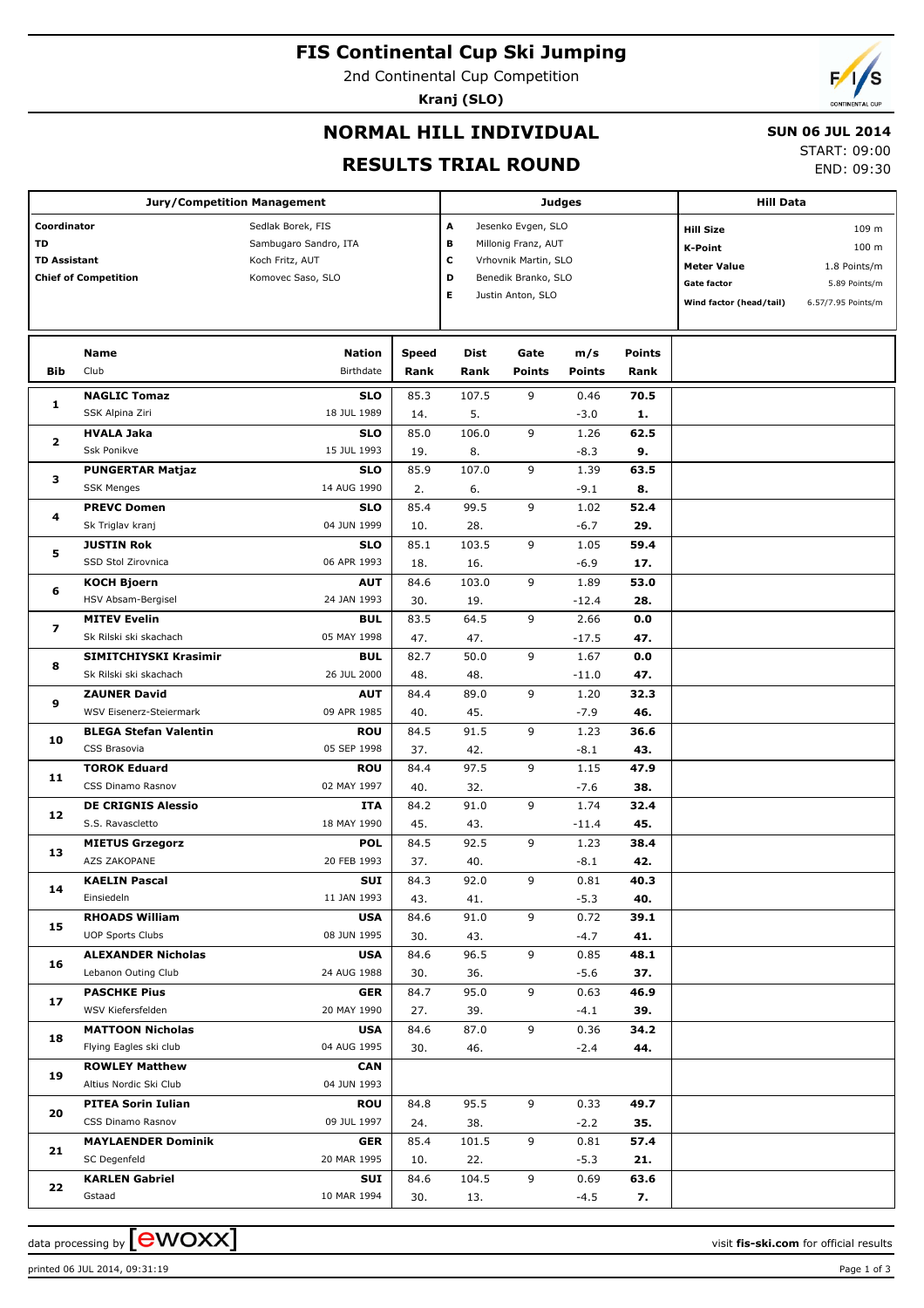# **FIS Continental Cup Ski Jumping**

2nd Continental Cup Competition

**Kranj (SLO)**



### **NORMAL HILL INDIVIDUAL**

#### **SUN 06 JUL 2014**

### **RESULTS TRIAL ROUND**

START: 09:00 END: 09:30

|     | Name                                      | <b>Nation</b>             | <b>Speed</b> | Dist        | Gate          | m/s             | <b>Points</b> |  |
|-----|-------------------------------------------|---------------------------|--------------|-------------|---------------|-----------------|---------------|--|
| Bib | Club                                      | Birthdate                 | Rank         | Rank        | <b>Points</b> | <b>Points</b>   | Rank          |  |
|     | <b>HOFER Thomas</b>                       | <b>AUT</b>                | 85.7         | 103.0       | 9             | 0.94            | 59.2          |  |
| 23  | SV Innsbruck-Bergisel-Tirol               | 28 JAN 1996               | 5.           | 19.         |               | $-6.2$          | 18.           |  |
|     | <b>EGGENHOFER Markus</b>                  | <b>AUT</b>                | 85.5         | 101.5       | 9             | 1.11            | 55.4          |  |
| 24  | SC Bischofshofen                          | 11 DEC 1987               | 8.           | 22.         |               | $-7.3$          | 25.           |  |
|     | <b>LUNARDI Michael</b>                    | ITA                       | 85.4         | 98.5        | 9             | 1.05            | 50.4          |  |
| 25  | G.S. FORESTALE                            | 21 SEP 1992               | 10.          | 31.         |               | $-6.9$          | 33.           |  |
|     | <b>MURANKA Klemens</b>                    | <b>POL</b>                | 84.6         | 99.0        | 9             | 0.29            | 56.3          |  |
| 26  | TS Wisla Zakopane                         | 31 AUG 1994               | 30.          | 29.         |               | $-1.9$          | 22.           |  |
|     | <b>DREHER Michael</b>                     | <b>GER</b>                | 84.7         | 96.5        | 9             | 0.70            | 49.1          |  |
| 27  | Sc Oberstdorf                             | 30 JAN 1993               | 27.          | 36.         |               | $-4.6$          | 36.           |  |
| 28  | <b>KORNILOV Denis</b>                     | <b>RUS</b>                | 85.0         | 106.5       | 9             | 1.40            | 62.5          |  |
|     | Sdushor N. Novgorod Dinamo                | 17 AUG 1986               | 19.          | 7.          |               | $-9.2$          | 9.            |  |
| 29  | <b>BOYARINTSEV Vladislav</b>              | <b>RUS</b>                | 85.0         | 105.5       | 9             | 1.27            | 61.6          |  |
|     | <b>CSKA</b>                               | 31 OCT 1994               | 19.          | 9.          |               | $-8.3$          | 13.           |  |
| 30  | <b>GRIGOLI Marco</b>                      | SUI                       | 85.2         | 97.5        | 9             | 0.82            | 50.1          |  |
|     | Alpina St. Moritz                         | 27 APR 1991               | 16.          | 32.         |               | $-5.4$          | 34.           |  |
| 31  | <b>MEZNAR Mitja</b>                       | <b>SLO</b>                | 85.9         | 103.5       | 9             | 0.67            | 61.9          |  |
|     | <b>NSK Trzic Trifix</b>                   | 30 JUN 1988               | 2.           | 16.         |               | $-4.4$          | 11.           |  |
| 32  | <b>AIGNER Clemens</b>                     | <b>AUT</b>                | 84.9         | 100.0       | 9             | 0.61            | 56.0          |  |
|     | SV Innsbruck-Bergisel-Tirol               | 02 FEB 1993               | 22.          | 27.         |               | $-4.0$          | 23.           |  |
| 33  | <b>ZNISZCZOL Aleksander</b>               | <b>POL</b>                | 85.5         | 101.5       | 9             | 1.04            | 55.9          |  |
|     | KS Wisla Ustronianka                      | 08 MAR 1994               | 8.           | 22.         |               | $-6.8$          | 24.           |  |
| 34  | <b>KLUSEK Bartlomiej</b>                  | <b>POL</b>                | 84.9         | 97.0        | 9             | 0.49            | 51.4          |  |
|     | LKS Klmczok Bystra                        | 15 JAN 1993               | 22.          | 35.         |               | $-3.2$          | 30.           |  |
| 35  | <b>DESCOMBES SEVOIE Vincent</b>           | <b>FRA</b>                | 85.3         | 105.5       | 9             | 0.82            | 64.5          |  |
|     | Douanes Chamonix                          | 09 JAN 1984               | 14.          | 9.          |               | $-5.4$          | 5.            |  |
| 36  | <b>SEMENIC Anze</b>                       | <b>SLO</b>                | 86.1         | 109.5       | 9             | 1.42            | 67.8          |  |
|     | <b>NSK Trzic Trifix</b>                   | 01 AUG 1993               | 1.           | 1.          | 9             | $-9.3$          | 4.            |  |
| 37  | <b>WOLNY Jakub</b><br>Lks Klimczok bystra | <b>POL</b><br>15 MAY 1995 | 85.4<br>10.  | 108.0<br>3. |               | 1.95<br>$-12.8$ | 61.6<br>13.   |  |
|     | <b>QUECK Danny</b>                        | <b>GER</b>                | 85.8         | 105.0       | 9             | 1.61            | 58.4          |  |
| 38  | WSV 08 Lauscha                            | 17 SEP 1989               | 4.           | 11.         |               | $-10.6$         | 20.           |  |
|     | <b>STREITLER Patrick</b>                  | <b>AUT</b>                | 85.7         | 108.0       | 9             | 0.92            | 68.4          |  |
| 39  | SV Dornbirn-Vorarlberg                    | 17 APR 1995               | 5.           | 3.          |               | $-6.0$          | з.            |  |
|     | <b>LEIHE Stephan</b>                      | <b>GER</b>                | 85.6         | 108.5       | 9             | 1.75            | 63.8          |  |
| 40  | SC Willingen                              | 05 JAN 1992               | 7.           | 2.          |               | $-11.5$         | 6.            |  |
|     | <b>MAKSIMOCHKIN Mikhail</b>               | <b>RUS</b>                | 85.2         | 102.5       | 9             | 1.68            | 53.5          |  |
| 41  |                                           | 29 AUG 1993               | 16.          | 21.         |               | $-11.0$         | 27.           |  |
|     | <b>LAMY CHAPPUIS Ronan</b>                | <b>FRA</b>                | 84.6         | 99.0        | 9             | 1.16            | 50.6          |  |
| 42  | Bois D'amont                              | 10 SEP 1993               | 30.          | 29.         |               | $-7.6$          | 32.           |  |
|     | <b>HULA Stefan</b>                        | <b>POL</b>                | 84.5         | 101.5       | 9             | 1.30            | 54.2          |  |
| 43  | WKS Zakopane                              | 29 SEP 1986               | 37.          | 22.         |               | -8.5            | 26.           |  |
|     | <b>SINKOVEC Jure</b>                      | <b>SLO</b>                | 84.3         | 97.5        | 8             | 1.29            | 51.4          |  |
| 44  | SSK SAM Ihan                              | 03 JUL 1985               | 43.          | 32.         | 4.4           | -8.5            | 30.           |  |
| 45  | <b>WENIG Daniel</b>                       | <b>GER</b>                | 84.8         | 104.0       | 8             | 1.64            | 60.8          |  |
|     | SK Berchtesgaden                          | 12 AUG 1991               | 24.          | 14.         | 4.4           | $-10.8$         | 16.           |  |
| 46  | <b>ZUPANCIC Miran</b>                     | <b>SLO</b>                | 84.2         | 100.5       | 8             | 0.97            | 58.9          |  |
|     | SK Zagorje                                | 11 NOV 1989               | 45.          | 26.         | 4.4           | $-6.4$          | 19.           |  |
| 47  | <b>POGRAJC Andraz</b>                     | <b>SLO</b>                | 84.8         | 104.0       | 8             | 1.58            | 61.2          |  |
|     | SSK Costella Ilirija                      | 26 SEP 1991               | 24.          | 14.         | 4.4           | $-10.4$         | 15.           |  |
| 48  | <b>PREVC Cene</b>                         | <b>SLO</b>                | 84.7         | 103.5       | 8             | 1.34            | 61.9          |  |
|     | Sk Triglav kranj                          | 12 MAR 1996               | 27.          | 16.         | 4.4           | $-8.8$          | 11.           |  |

printed 06 JUL 2014, 09:31:19 Page 2 of 3

data processing by **CWOXX**  $\blacksquare$